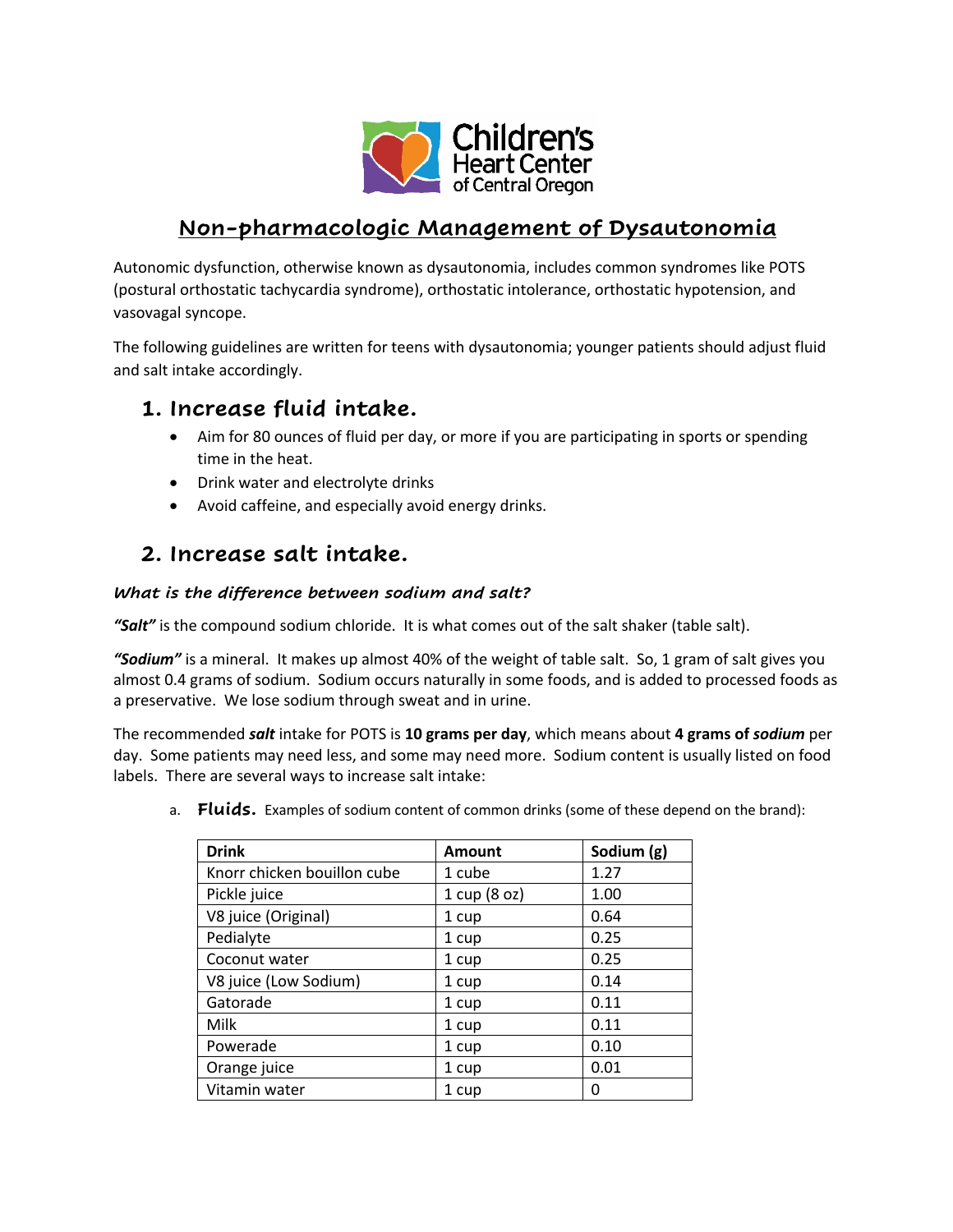b. **Food.** Examples of sodium content of foods:

| Food                    | Amount                         | Sodium (g) |
|-------------------------|--------------------------------|------------|
| Salami                  | 2.5 oz                         | 1.42       |
| Bacon                   | 2.5 oz $($ $\approx$ 3 slices) | 1.26       |
| Soy sauce               | 1 Tbsp                         | 1.24       |
| <b>Black olives</b>     | $\frac{1}{2}$ cup              | 0.74       |
| Table salt              | 1⁄4 tsp                        | 0.59       |
| <b>Bagel</b>            | 1                              | 0.58       |
| Sauerkraut (canned)     | $\frac{1}{2}$ cup              | 0.50       |
| Primo Taglio turkey     | 3 slices                       | 0.48       |
| Salted pumpkin seeds    | 1⁄4 cup                        | 0.41       |
| Cottage cheese          | $\frac{1}{2}$ cup              | 0.37       |
| Salted pretzel          | 1 <sub>oz</sub>                | 0.36       |
| Cheddar cheese          | 2 slices                       | 0.32       |
| Dill pickle             | 1 small                        | 0.30       |
| Swiss chard             | 1 cup                          | 0.30       |
| Whole wheat bread       | 1 slice                        | 0.21       |
| Ketchup                 | 1 Tbsp                         | 0.14       |
| Sauteed spinach         | 1 cup                          | 0.13       |
| Eggs                    | 2 large                        | 0.13       |
| Planters salted peanuts | 1 <sub>oz</sub>                | 0.10       |

a. **Salt supplements**. Start with 1 added gram of sodium per day, and work up to 4 g sodium (10 g salt) if needed.

| <b>Brand</b>                    | How many  | Sodium (g) | # tabs/caps per day to<br>make 4 g sodium<br>(or $10$ g salt) |
|---------------------------------|-----------|------------|---------------------------------------------------------------|
| Vitassium (saltstick.com)       | 1 capsule | 0.25       | 16                                                            |
| Thermotabs                      | 1 tablet  | 0.18       | 22                                                            |
| S! Caps                         | 1 capsule | 0.34       | 12                                                            |
| Nuun Sport (caffeine-containing | 1 tablet  | 0.30       | 13                                                            |
| flavors NOT RECOMMENDED)        |           |            |                                                               |

### **3. Exercise**

- This is the **single most effective therapy for POTS**, but only if you stick with it! POTS has some similarities to being in space, where the body is not under the effect of gravity and the mass of the heart decreases. Exercise helps with reconditioning your body, increases the muscle mass of your heart, and helps reset your heart rate. In order to be effective, a POTS exercise program needs to be continued consistently for several months.
- If you get dizzy with exercise, start with activities that do not require you to be upright e.g. swimming, recumbent biking, rowing machine
- The Modified Dallas exercise protocol for POTS: https://www.dysautonomiainternational.org/pdf/CHOP\_Modified\_Dallas\_POTS\_Exercise\_Pr ogram.pdf